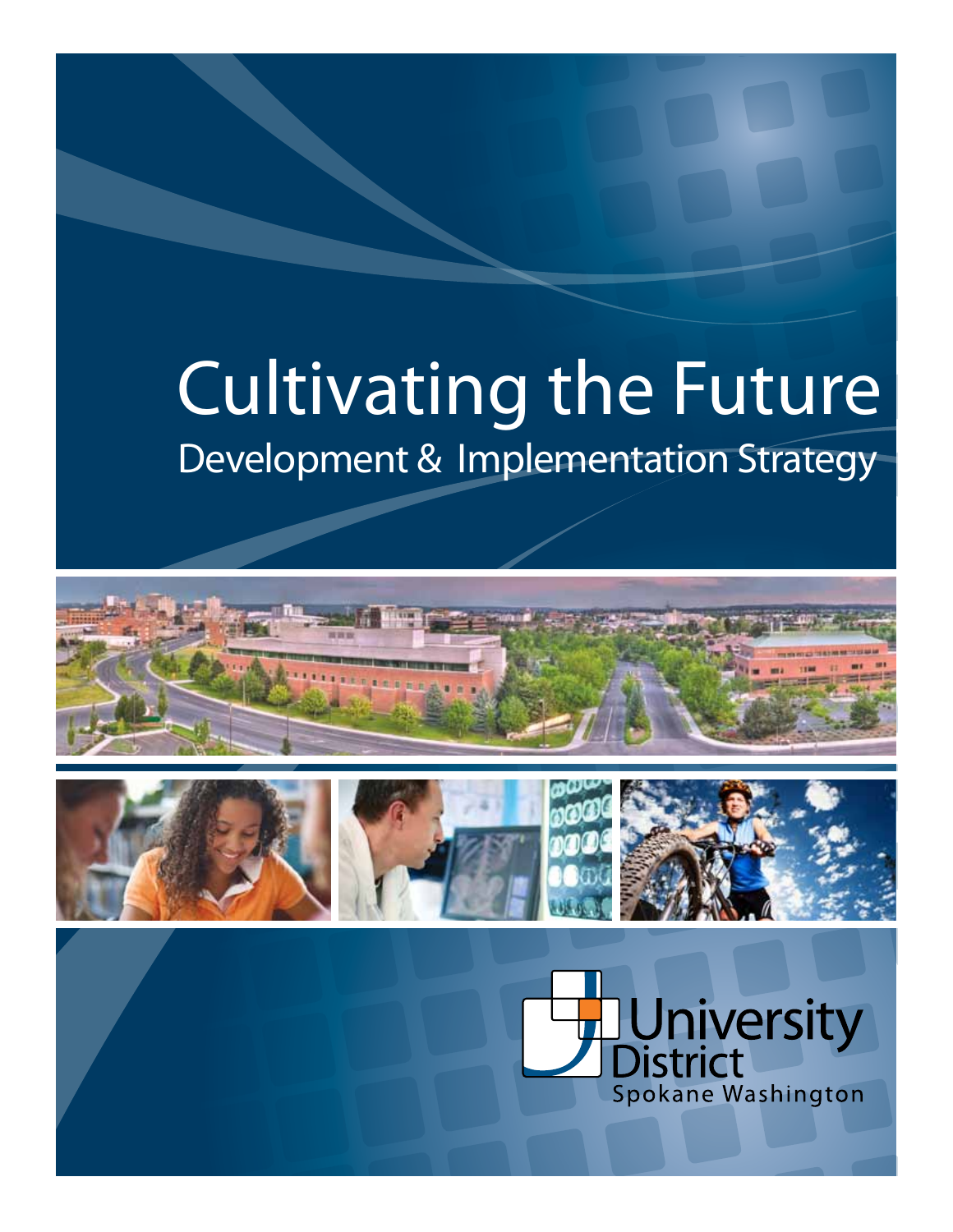#### **Guiding Principles: Formula for Successful Infill Development**

An effective development strategy requires more than a philosophy of "if you zone it, they will come." To ensure successful implementation, this development strategy is founded on the following principles:

- $\vee$  The strategy must both enable AND drive compatible and profitable development to the area.
- $\vee$  It must honor the broad community collaboration that come before it and work towards implementing the vision born from it.
- $\vee$  It must outline the path to addressing and resolving all of the physical and regulatory barriers to development, both real and perceived.It must attract new development by communicating the form and function (the 'why' and 'how') of the infill area and identifying opportunity infill sites that promote connectivity via multi-modal transportation.
- $\vee$  It must strive to create a critical mass that will drive additional growth.
- $\vee$  It must encourage a broad range of housing opportunities including "non-traditional" multi-family housing to attract the variety of residents to whom the area is appealing.It must maintain flexibility and responsiveness to changing conditions so as to best enable maximum development potential.

*(Adapted from: Infill Development — Strategies for Shaping Livable Neighborhoods; Municipal Research & Services Center of Washington, p. 13-14.)*

## **Infill Development approach**

# **Vision**

Create a **live/learn/work/play**  confluence of innovation, discovery, entrepreneurship, scholarship and neighborhood development that provides an ongoing stream of economic growth and business opportunity for the region.

# **Mission**

- Jobs & Economic Growth: Creating an atmosphere to attract and retain jobs.
- Budget: Promoting long-term fiscal health without undue burden on citizens.
- Infrastructure: Maintaining critical public infrastructure at an affordable price.
- • Quality of Life: Engaging citizens and improving the quality and character of our community.

Cultivate an urban University District environment favorable to development and actively engage those projects that demonstrate investment readiness.

"... a \$2.1 billion regional impact"

"America's Next Great Academic Health Science Center" *- Tripp Umbach, 2011*



## **STRATEGY FOR THE FUTURE**

Spokane's University District is a 770 acre district surrounding five institutions of higher education collaborating on the eastern edge of Downtown Spokane. With nearly 15,000 students, faculty and staff, and a total daily population over 54,000 within a mile radius, the area is ripe for redevelopment. Adjacent to Spokane's urban core and just northeast of the region's medical district, the University District is where research and technology interface with business and development, all in an urban neighborhood setting.

The University District Board of Directors has created a Development Strategy based on a multitude of public plans and policy recommendations that call for economic development and urban revitalization throughout Spokane's University District. The strategy highlights ways in which the Board will encourage an eclectic mix of uses that will establish a vibrant, mixed-use urban neighborhood surrounding the academic collaboration occurring between the five institutions of higher education on the Riverpoint and Gonzaga University campuses. This strategy aligns with the City of Spokane priorities:



**2013**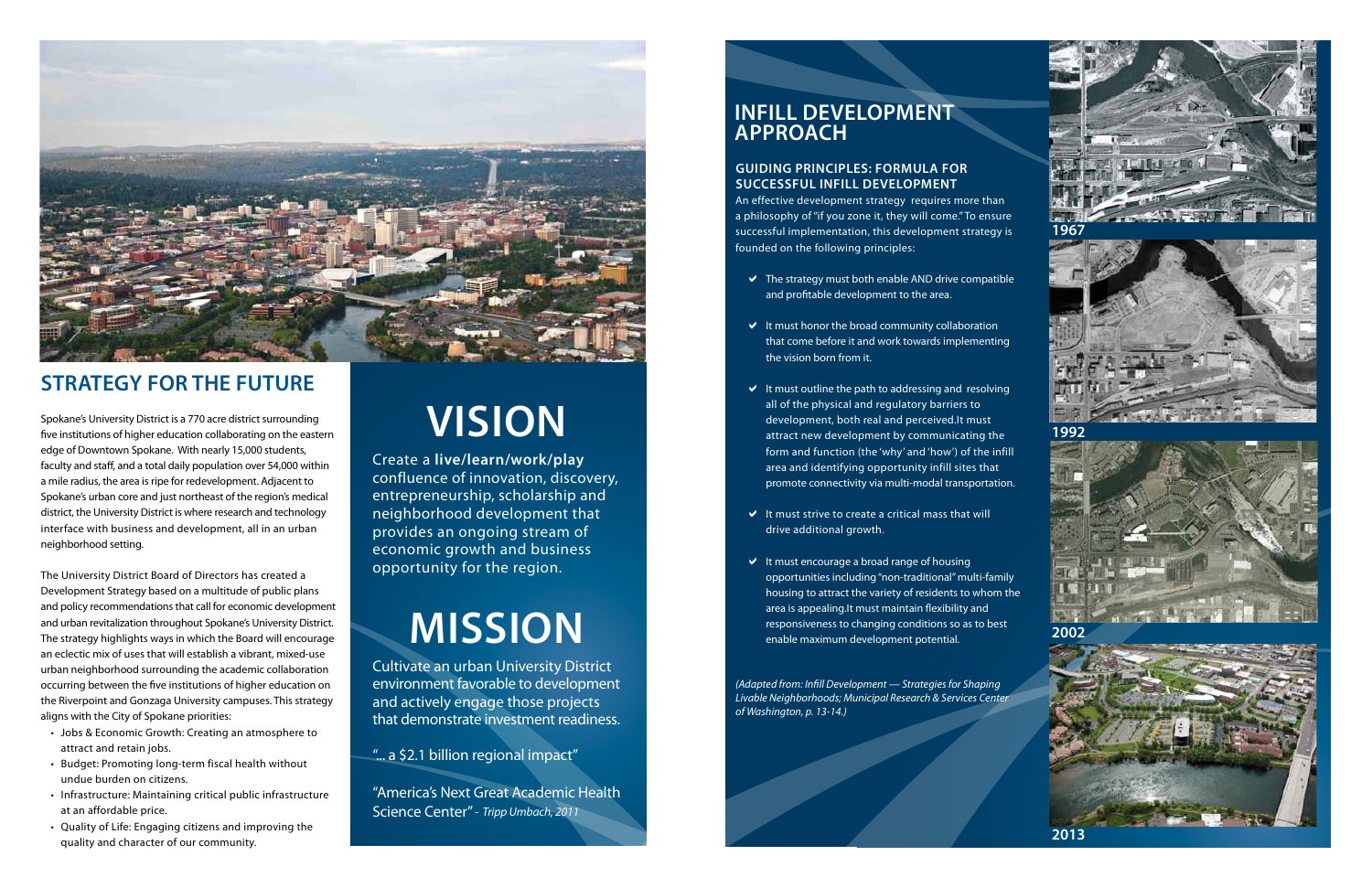

*Courtesy of Gonzaga University*



#### **University District Bicycle & Pedestrian Bridge**

This noteable infrastructure will connect the academic hub of the Riverpoint & Gonzaga campuses to the targeted revitalization area south of the BNSF railroad tracks in the vicinity of the Sherman and Sprague Avenue intersection. This connectivity will enable development seeking to provide medical industry clustering and mixed-use multi-family housing and retail services proximal to the academic campuses.

#### **Division Street Gateway Corridor Enhancements**

As the gateway to the region from Interstate 90, this corridor will benefit from significant integrated planning improvements including sidewalk improvements, pedestrian crossings, bump-outs, landscaping, pedestrian lighting and public art. With pleasant access to the downtown core, the University District and the medical community will benefit adjacent property owners and drive economic development throughout the corridor.



#### **Central City Line**

The Modern Electric Trolley (MET) will greatly enhance connectivity for the students and faculty traveling between the University District and the vibrancy of the downtown core. With high frequency trips and multiple stations along the alignment, this is a major transit improvement in the central city area that will promote Transit Oriented Development.



#### **Main Avenue Enhancements**

Serving as the principal connector between the University District and the downtown retail shops, streetscape and traffic enhancements to Main Avenue will create a walkable atmosphere from Monroe Street to Division. With boutique shops, restaurants, entertainment, nightlife and lodging all within a block of Main Avenue, the integrated planning improvements will serve both downtown and University District users.

#### **Hamilton Street Enhancements**

Located at the Eastern entrance to the University District from Interstate 90, and adjacent to the Gonzaga Campus, this area is ripe for development. Enhancements to the mutlimodal travel environment, including the Modern Electric Trolley, will drive mixed-use housing and retail amenities as well as campus support services.

#### **Parking Facilities**

As build-out continues in the University District, there will be a growing need for structured parking. Planning initiatives are underway to determine appropriate placement of such facilities.

#### **Other Projects**

The University District Revitalization Area defines approximately 30 public infrastructure projects, all of which intend to spur private sector development. Projects will be funded based on priority, consistency with the 2004 University District Strategic Master Plan, and financial feasibility.

## **Revitalization Development Strategy**

While the University District spans a 770 acre area, the University District Board of Directors has strategically identified 7 priority areas in which to focus its revitalization efforts. These areas have been previously identified in studies as opportunity locations because of proximity to existing infrastructure, connectivity potential, as well as their ability to achieve a neighborhood scale critical mass of jobs, housing and retail development.

#### **University District Revitalization Area & Investment Prioritization**

The University District Board of Directors is responsible for prioritizing publicly eligible improvements within its boundaries. These improvements intend to encourage revitalization by further increasing the appeal of the area

while reducing costs for private sector development. Based on 2009 projections, the Local Revitalization Finance (LRF) tool that enables the revitalization effort could generate up to \$41 million in local, state and federal sources to invest within the University District. To be most effective, the Board aims to finance and implement strategic public improvements in conjunction with private sector development that:

- $\vee$  Is located within or proximal to identified priority areas within the University District
- $\vee$  Increases land value within the University District
- $\vee$  Increases retail sales within the University District
- $\vee$  Increases the residential population of the University District
- $\vee$  Increases the number of jobs within the University District
- $\vee$  Helps to implement the vision of the University District

#### **Publicly Eligible Improvements—Services & Infrastructure**

- • Services: Design, Planning, Acquisition, Site Preparation, Construction, Demolition, Utility Relocation, Historic
- Preservation, Environmental Analysis, Public Space Maintenance, Public Space Security and others.
- Infrastructure: Streets, Roads, Bridges, Rail, Water, Sewer, Sidewalks, Streetscapes, Landscaping, Street Lights,
- Pedestrian Lights, Parking Facilities, Storm Water, Utilities and others.

#### **Other Economic Incentive Programs**

- In addition to the Local Revitalization Finance tool, the University District Board of Directors will encourage the use of additional economic development programs to facilitate development:
	- • **Multi-Family Tax Exemption Program**  property tax abatement for qualified housing projects
	- • **Historic Investment Tax Credits**  property tax abatement for qualified historic preservation
	- • **Community Empowerment Zone**  a variety of local incentives for technology and manufacturing job creators
	- • **Innovative Partnership Zone (IPZ)** Washington state designation for strategic business clustering
	- • **New Market Tax Credits (NMTC)** tax credit incentives to investors for equity investments in certified community projects.
	- • **Housing & Urban Development (HUD) Programs** HUD provides a variety of federal funding programs for qualified community projects.
- 

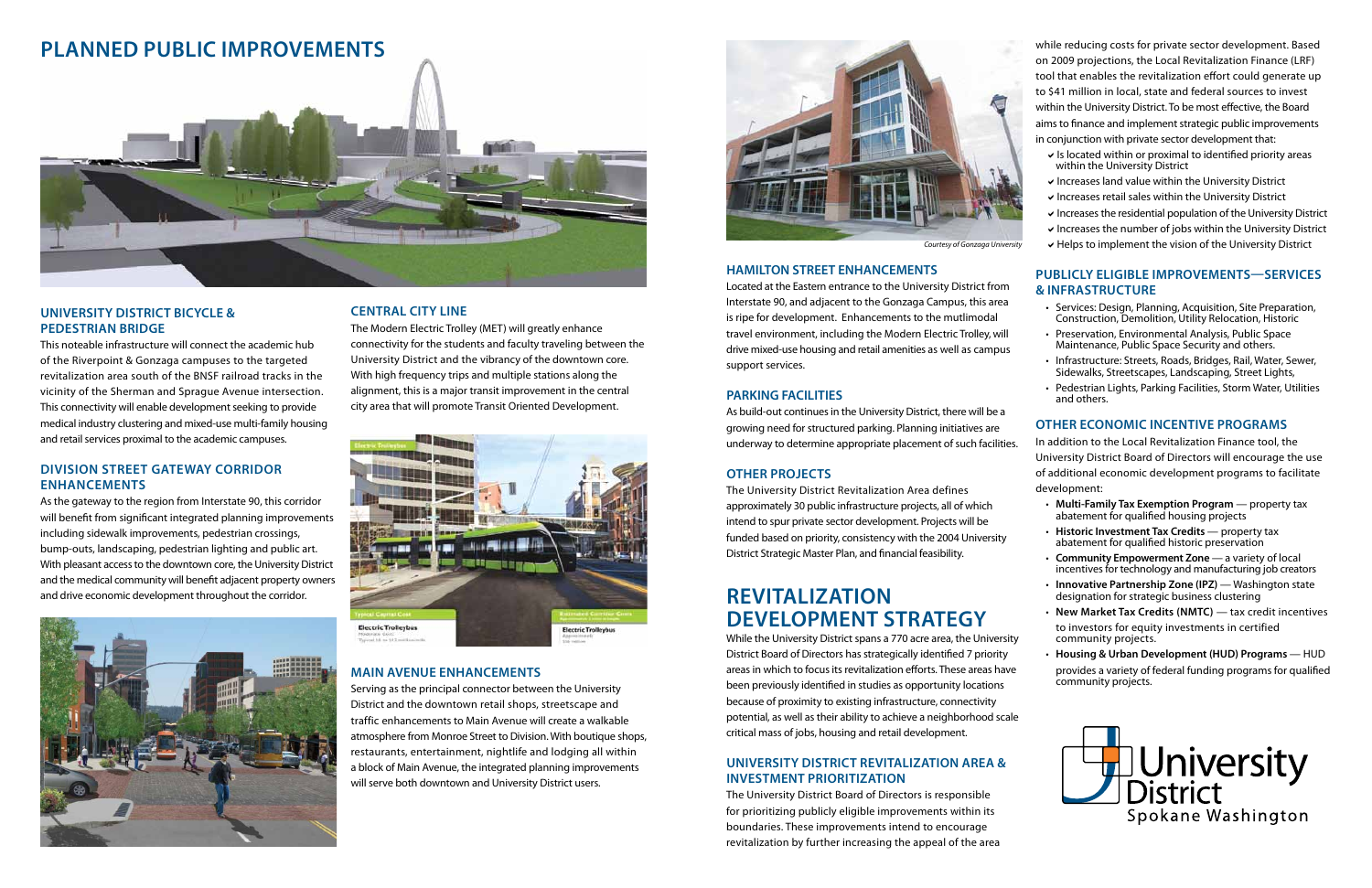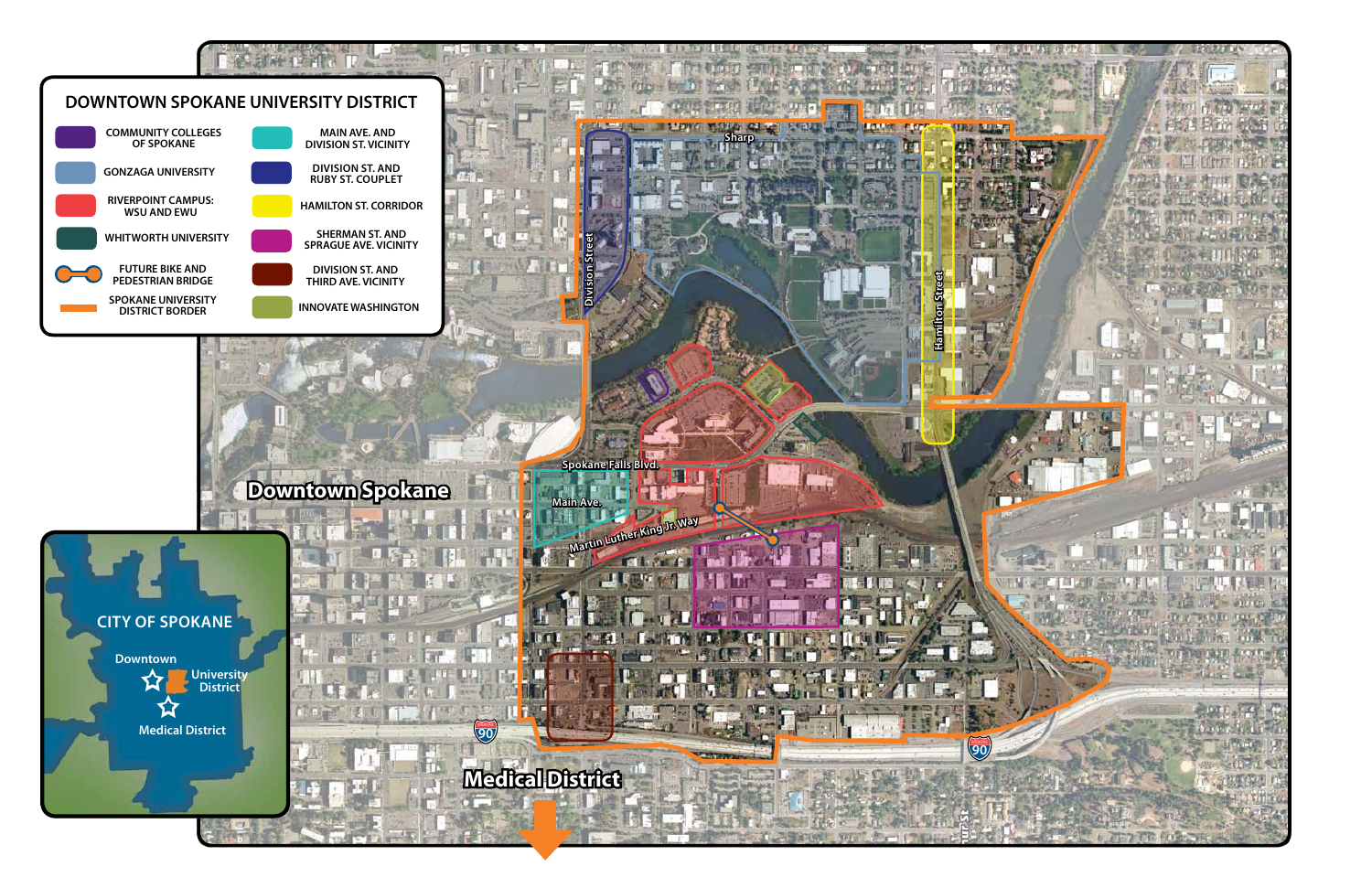#### **RIVERPOINT CAMPUS - WSU SPOKANE, EWU Spokane, Whitworth Downtown**

Riverpoint campus, situated on the banks of the Spokane River, is home to Washington State University Spokane, Eastern Washington University Spokane, Whitworth in the UD and the administrative offices for the Community Colleges of Spokane. While these collaborating institutions cover a wide variety of academic programs, Biomedical and Health Sciences are the primary focus. The state legislature recently awarded the WSU Spokane campus \$76 million to construct a Pharmaceutical & Biomedical Health Science facility to house a full medical education program. That initiative will facilitate a \$2.1B annual economic impact for the region.

**• Development Priority: Institutional—Life Sciences**



#### **GONZAGA UNIVERSITY**

#### **SHERMAN STREET & Sprague Avenue vicinity**

Gonzaga University's historic campus sits just north of the Riverpoint Campus along the north bank of the Spokane River. Established in 1887, Gonzaga just celebrated its 125th Anniversary. Highly successful in both its academic and athletic performances, Gonzaga University has brought national attention to Spokane and the University District. The campus continues to grow, having recently invested \$6 million in an indoor tennis and golf center, \$14 million in a retail and parking facility, and plans to invest an additional \$60 million in a new University Center.

 **• Development Priority: Institutional**





#### **MAIN AVENUE & DIVISION STREET VICINITY**

The intersection of Main Avenue and Division Street is the key intersection that connects the University District to Downtown Spokane. Linking the two activity centers, this area is planned to have true multi-modal connectivity and accommodate a creative mix of infill housing, commercial retail, as well as a thriving night life with restaurants, bars and other neighborhood amenities. East of Division Street, Main Avenue terminates at the Riverpoint Campus and is suitable for institutional and life science development.

**• Development Priority: Institutional—Life Sciences; Mixed Use Housing/Retail**

Sherman Street provides a critical connection to the medical community situated along Spokane's South Hill. With nearly a quarter of Spokane's workforce employed by the medical industry and rapidly diminishing opportunities to expand within the medical district, this area is already serving as a landing pad to an overflow of medical industry clinics and office spaces. The Riverpoint Campus sits just a few hundred feet north of this intersection and will be connected by an iconic bicycle and pedestrian bridge making it a prime location for mixed-use housing between two regional economic engines.

**• Development Priority: Life Sciences; Mixed-Use Housing/Retail**

#### **NO DIVISION STREET & RUBY COUPLET**

This commercial couplet is the gateway to Downtown Spokane and the University District from the north. It sits directly west of the Gonzaga University campus and is connected via trails and pedestrian walkways. With more than 400 student residents living in Gonzaga's Kennedy Apartments at the corner of Ruby and Sharp Avenue, and over 50,000 vehicles passing through the couplet each day, there is significant commercial development opportunity.

 **• Development Priority: Mixed-Use; Commercial**

#### **DIVISION STREET & 3RD AVENUE**

This area is one of the principal gateways to the City and provides the first glimpse of Downtown Spokane and the University District. Division Street is being considered for significant public improvements in streetscape, gateway features and wayfinding signage. These improvements will highlight the convenient access to commercial activity in downtown, the academic campuses of the University District, as well as the medical district on Spokane's South Hill.

 **• Development Priority: Commercial**



#### **EXECUTE: HAMILTON CORRIDOR**

This stretch of Hamilton through the University District has multiple connections and amenities: freeway access to I-90, recreation along Spokane's Centennial Trail and the Spokane River, restaurants, coffee shops, night life, and all of it located along the eastern edge of the Gonzaga University campus. Gonzaga University recently constructed a \$14 million retail and parking facility that will continue to add to the mixed-use vibrancy along the corridor.

**• Development Priority: Mixed-Use Retail/Housing**







### **Organizational Funding & Development**

Funding for Spokane's University District is provided via contributions from numerous local stakeholders committed to the future of the community. The Board has continually sought out additional financial contributors and will continue to do so as a means to maintain the progress being made in the University District. If you or your company would like to join this list of contributors, please contact Brandon Rapez-Betty, University District Project Manager at *BRapez-Betty@DowntownSpokane.net.*

In addition to stakeholder contributions, the Board continues to explore opportunities for sustained revenues that will fund administration, operations and future investments in the University District. Those options could include:

- • University District Parking Revenue
- • Property Acquisition and Management
- • State & Federal Grant Programs
- Future Property & Sales Tax Increments
- • Philanthropic Endeavors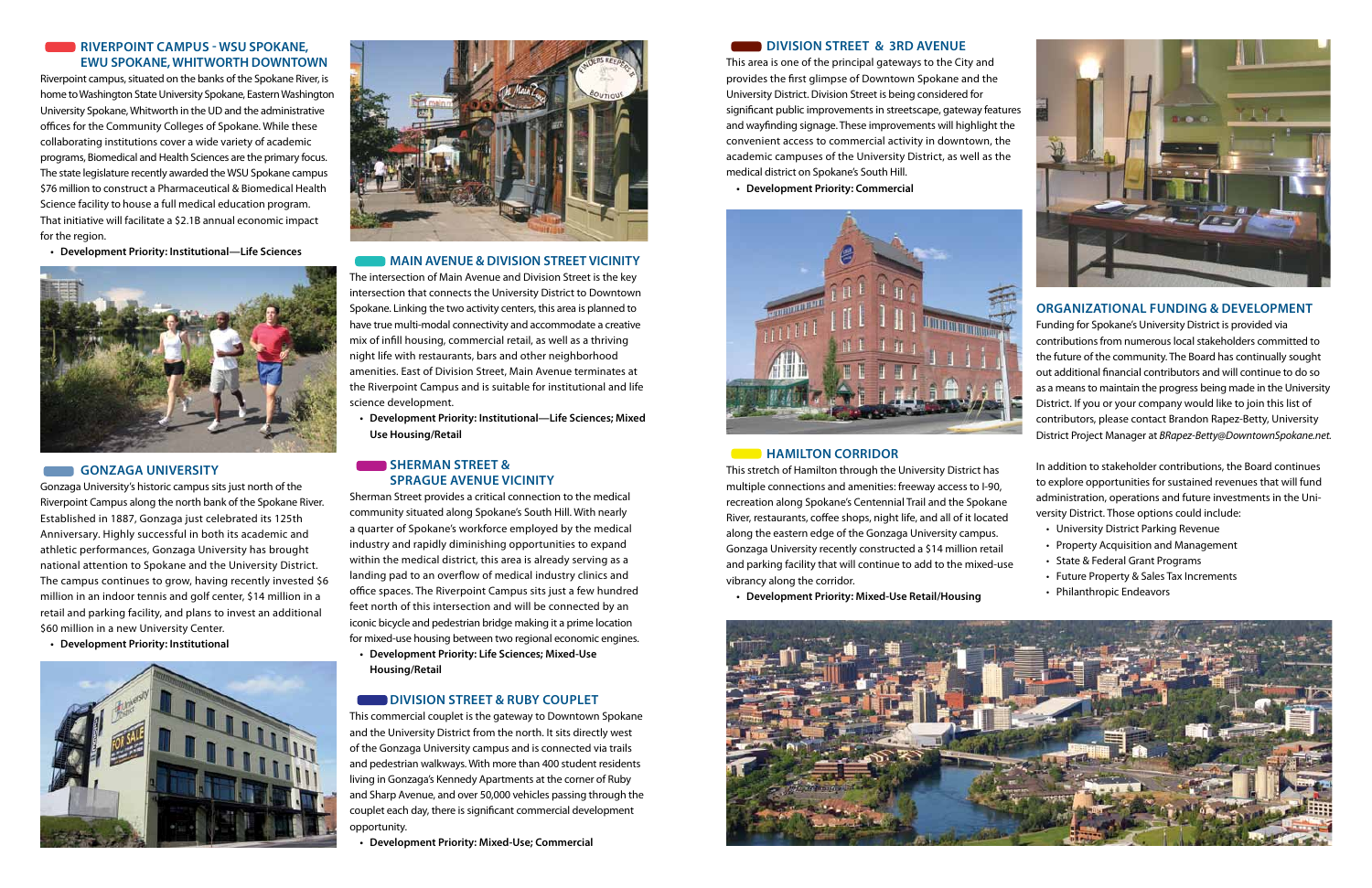## **Roles and Responsibilities**

#### **University District Public Development Authority**

- "Placemaking"
- • Site acquisition/ assembly
- • Flex-space/ facility development
- Connectivity
- Sequencing of UDRA- eligible and other public improvements
- Engagement of the real estate development community
- Negotiating and executing development agreements

- Maintain the integrity of the University District Strategic Master Plan
- Establish philanthropic presence for project funding
- Provide marketing and promotion of the University District brand
- • Celebrate important milestones and successful projects within the area

#### **University District Development Association**

### **City of Spokane**

- • Leadership and collaboration for Planning and Development
- • Collect tax increment revenues in the UDRA
- Council approval on significant action involving public funding

## **Development Strategy**

#### **Positioning & Implementation Elements**

- Infrastructure (transportation & utilities) projects
- area (forwarded to the City's CIP)



- • Vision, goals and objectives for the District
- Indicators, including historic, current, and goal values
- Development positioning assessment opportunities
	- • Create <sup>a</sup> implementation structure and clear actionable tasks
- Evaluate University District plans to identify Priority Projects
	- Assess for catalytic impact
	- Leverage the research and innovation assets of the University District for development
	- Determine opportunities for short-term projects and feasibility for immediate implementation: 3-5 years
- • Identify Potential Development Partners and Funding Sources
- Identification of strategic opportunity sites and properties • Acquisition & site assembly program
- • Create communication tools for local, state, federal, institutional, and private sector partner involvement
- Development Master Planning and Redevelopment Phasing
- • Applicable *and desirable* City Comprehensive Plan policies (land use, zoning, utilities, roads, critical areas, brownfields, certified sites, aquifer protection area)

#### **Funding and Financial Elements**

- Create Funding "Sources and Uses" matrix/ program
- Direct redevelopment financial partnerships
- Public (state/ federal) funding opportunities
- • Financial and Regulatory Incentives
	-
- Foundation and philanthropic partnerships

**Washington State University Spokane:** WSU Spokane serves as WSU's health sciences campus, educating physicians, nurses, pharmacists and other health professionals. It is the home of a growing research enterprise and a full four years of medical education, the only site in the University of Washington's five-state medical school service area, other than Seattle, to do so. These initiatives, as well as the recent consolidation of the WSU College of Pharmacy on the Spokane campus, the strong College of Nursing which prepares the most bachelor of science-trained nurses in the state, completion of a \$78 million Pharmaceutical and Biomedical Sciences Building, and the allied health programs offered on the campus by Eastern Washington University, are estimated to contribute just under \$350 million annually to the regional economy.

**Whitworth University:** Whitworth's School of Continuing Studies provides a variety of highly regarded evening, accelerated-format degree options structured for the working adult. Bachelor degrees are offered in Organizational Management, Criminal Justice Administration, Management and Accounting, and Liberal Studies in Social Services, Program Management, and Humanities. Advanced degree offerings include an evening, accelerated-format Master of Business Administration.



## **Academic Profile**

**Eastern Washington University:** EWU Spokane Spokane's mission is to conveniently serve working professionals, support the regional economy through applied research, partnerships and internships and produce graduates ready to fill high-demand health care and business positions. The Riverpoint Campus is home to Eastern's College of Business and Public Administration, which includes the MBA Program and the new Master of Public Health (MPH). Many of Eastern's health sciences programs area also offered in the University District, including dental hygiene, communication disorders, occupational therapy and a doctorate in physical therapy.

**Gonzaga University:** GU provides education to more than 7,800 students, and is routinely recognized among the West's best comprehensive regional universities. Gonzaga offers 75 undergraduate fields of study, 26 master's degrees, and doctoral-level degrees in leadership studies, nursing practice, and law. The historic campus is growing, with the new \$14 million Boone Avenue Retail Center and \$6 million Tennis and Golf facility. The \$60 million John J. Hemmingson University Center is currently under construction. GU's intellectual community fuels the region's prosperity, generating leaders in business, politics, law, education, engineering, the arts and non-profit sectors, along with hundreds of interns and research assistants. Gonzaga's top-25 men's basketball team brings national attention to Spokane, and women's basketball boasts some of the highest attendance in the country.